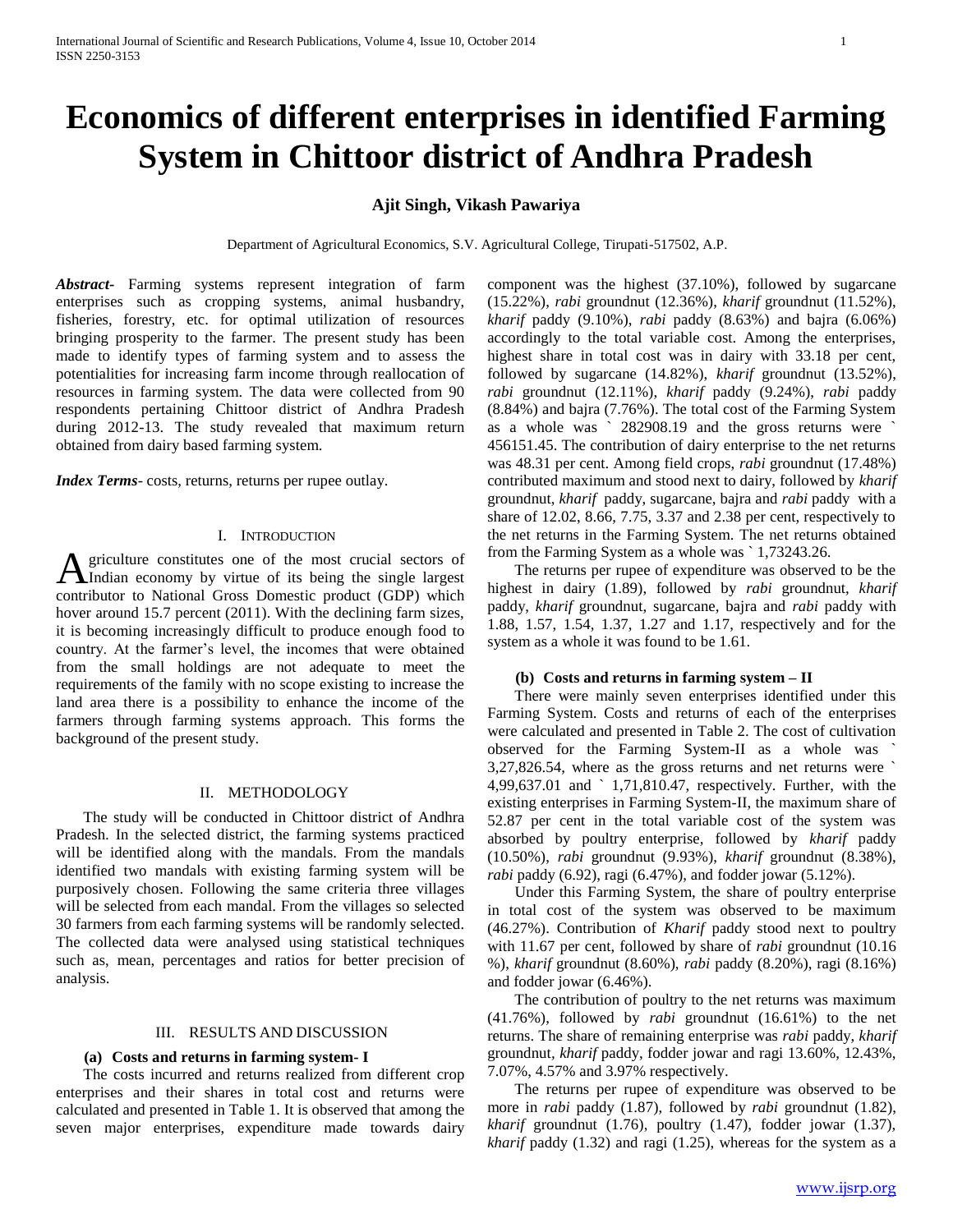whole it was 1.52. The results were in corroborated with Rai J and Tiwari, U. S. (2011).

## **(c) Costs and returns in farming system – III**

 The per farm cost and returns of enterprises in Farming System-III were calculated and presented in the Table 3. It can be observed that among the five enterprises practiced under this Farming System, the major share of total cost was incurred in sheep enterprise (40.99%), followed by *rabi* groundnut (20.95%). *Kharif* groundnut*, kharif* paddy and *rabi* paddy, accounted for 20.82, 16.03, and 12.97 per cent, respectively to the total cost. The total cost of the Farming System was ` 184375.16.

 Among the enterprises, the contribution of net returns to total returns was maximum in sheep rearing, which contributed 41.14 per cent to the total returns, where as the share of total net returns by *kharif* paddy enterprise was 29.19 per cent. The share of *rabi* paddy, *rabi* groundnut and *kharif* groundnut were 28.49, 26.12 and 11.34 per cent, respectively.

 The returns per rupee of expenditure was observed to be more in *rabi* groundnut (1.94), followed by sheep rearing (1.75), *kharif* groundnut (1.41), *rabi* paddy (1.17) and *kharif* paddy (1.14), where as for the system as a whole it was 1.75.

| Table 1. Costs and Returns structure of different enterprises under farming system - I |  |  |  |  |  |  |  |  |  |  |
|----------------------------------------------------------------------------------------|--|--|--|--|--|--|--|--|--|--|
|----------------------------------------------------------------------------------------|--|--|--|--|--|--|--|--|--|--|

| Sl, No. | Particulars                 | Kharif<br>groundnut | Rabi<br>groundnut  | Kharif<br>paddy   | Rabi<br>paddy     | Bajra             | Sugarcane          | Dairy               | Farming<br>system as a<br>whole |  |  |
|---------|-----------------------------|---------------------|--------------------|-------------------|-------------------|-------------------|--------------------|---------------------|---------------------------------|--|--|
| I.      | Costs                       |                     |                    |                   |                   |                   |                    |                     |                                 |  |  |
|         | Total<br>variable<br>costs  | 24802.8<br>(11.52)  | 26596.8<br>(12.36) | 19602.5<br>(9.10) | 18565<br>(8.63)   | 13033.1<br>(6.06) | 32756.8<br>(15.22) | 79855.1<br>(37.10)  | 215212.1<br>(100)               |  |  |
|         | fixed<br>Total<br>costs     | 13456.89<br>(19.88) | 7655.0<br>(11.31)  | 6543.9<br>(9.67)  | 6430.0<br>(9.50)  | 8931.9<br>(13.19) | 10654.5<br>(15.74) | 14024.0<br>(20.72)  | 67696.1<br>(100)                |  |  |
|         | Total costs                 | 38259.6<br>(13.52)  | 34251.8<br>(12.11) | 26146.4<br>(9.24) | 24995<br>(8.84)   | 21965.0<br>(7.76) | 43411.3<br>(14.82) | 93879.1<br>(33.18)  | 282908.2<br>(100)               |  |  |
| II.     | Returns                     |                     |                    |                   |                   |                   |                    |                     |                                 |  |  |
|         | Gross<br>returns            | 59077.0<br>(12.95)  | 64532.8<br>(14.14) | 41142.8<br>(9.01) | 29120.1<br>(6.38) | 27850.6<br>(6.10) | 56846.1<br>(12.46) | 177581.9<br>(38.93) | 456151.4<br>(100)               |  |  |
|         | Net returns                 | 20817.3<br>(12.02)  | 30280.1<br>(17.48) | 14996.5<br>(8.66) | 4125.1<br>(2.38)  | 5885.7<br>(3.39)  | 13434.8<br>(7.75)  | 83702.8<br>(48.31)  | 173243.3<br>(100)               |  |  |
|         | Returns per<br>rupee outlay | 1.54                | 1.88               | 1.57              | 1.17              | 1.27              | 1.31               | 1.89                | 1.61                            |  |  |

\*Figures in parentheses indicate percentage to respective totals

**Table 2. Costs and Returns Structure of different enterprises under farming system – II**

| <i>Sl</i> | <b>Particulars</b>         | Kharif<br>groundnut | Rabi<br>groundnut   | Kharif<br>paddy     | Rabi<br>paddy      | Ragi              | Fodder<br>10 war   | Poultry              | Farming<br>system as a<br>whole |
|-----------|----------------------------|---------------------|---------------------|---------------------|--------------------|-------------------|--------------------|----------------------|---------------------------------|
| Ι.        | Costs                      |                     |                     |                     |                    |                   |                    |                      |                                 |
|           | Total<br>variable<br>costs | 21745.63<br>(8.38)  | 25762.53<br>(9.93)  | 26716.36<br>(10.50) | 17939.19<br>(6.92) | 16775.7<br>(6.47) | 13284.05<br>(5.12) | 137132.6<br>(52.87)  | 259356.06<br>(100)              |
|           | fixed<br>Total<br>costs    | 6453.78<br>(9.43)   | 9067.5<br>(13.24)   | 11543.3<br>(16.86)  | 8956.7<br>(13.08)  | 9987<br>(14.56)   | 7896.9<br>(11.53)  | 14565.3<br>(21.27)   | 68470.48<br>(100)               |
|           | Total costs                | 28199.41<br>(8.60)  | 34830.03<br>(10.16) | 38259.66<br>(11.67) | 26895.89<br>(8.20) | 26762.7<br>(8.16) | 21180.95<br>(6.46) | 151697.96<br>(46.27) | 327826.54<br>(100)              |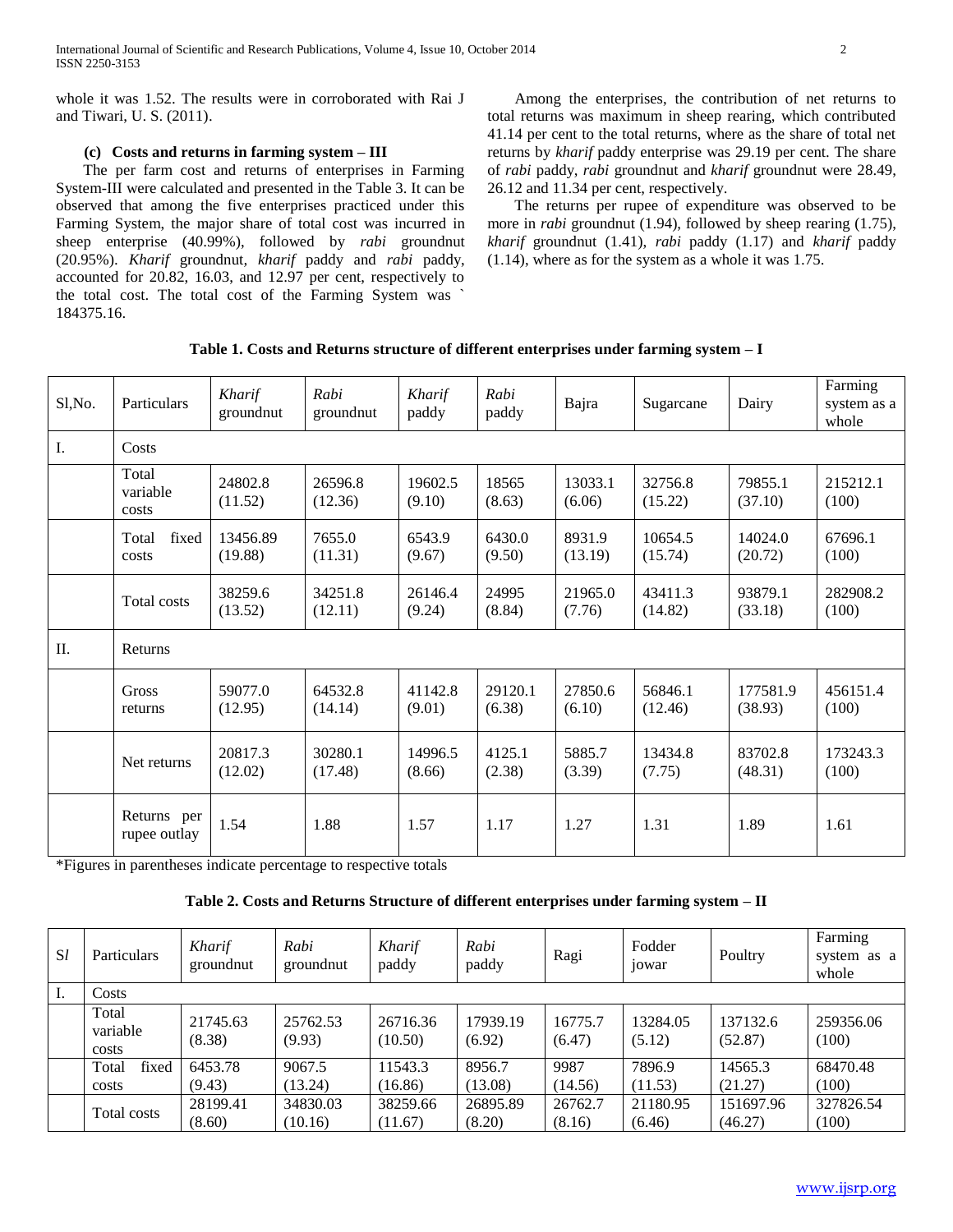| II. | Returns                        |                     |                     |                    |                     |                   |                   |                      |                    |  |
|-----|--------------------------------|---------------------|---------------------|--------------------|---------------------|-------------------|-------------------|----------------------|--------------------|--|
|     | Gross<br>returns               | 49563.9<br>(9.92)   | 63360<br>(12.68)    | 50400<br>(10.09)   | 50261.54<br>(10.06) | 33564.9<br>(6.72) | 29040<br>(5.81)   | 223446.67<br>(44.72) | 499637.01<br>(100) |  |
|     | Net returns                    | 21364.49<br>(12.43) | 28529.97<br>(16.61) | 12140.34<br>(7.07) | 23365.65<br>(13.60) | 6802.2<br>(3.96)  | 7859.05<br>(4.57) | 71748.71<br>(41.76)  | 171810.47<br>(100) |  |
|     | Returns<br>per<br>rupee outlay | 1.76                | .82                 | 1.32               | 1.87                | .25               | 1.37              | 1.47                 | 1.52               |  |

\*Figures in parentheses indicate percentage to respective totals

**Table 3. Costs and Returns Structure of different enterprises under farming system – III**

| Sl.<br>No. | Particulars                 | Kharif<br>groundnut | Rabi<br>groundnut   | Kharif paddy       | Rabi paddy         | Sheep rearing        | Farming system<br>as a whole |  |  |
|------------|-----------------------------|---------------------|---------------------|--------------------|--------------------|----------------------|------------------------------|--|--|
| I.         | Costs                       |                     |                     |                    |                    |                      |                              |  |  |
|            | Total variable cost         | 24503.36<br>(17.80) | 27386.2<br>(19.89)  | 21665.4<br>(15.74) | 20290.9<br>(14.74) | 65453.33<br>(47.56)  | 137633.79<br>(100)           |  |  |
|            | Total fixed cost            | 13875.6<br>(29.68)  | 11243.87<br>(24.05) | 7890.8<br>(16.88)  | 3617.3<br>(7.75)   | 10113.8<br>(21.64)   | 46741.37<br>(100)            |  |  |
|            | Total cost                  | 38378.96<br>(20.82) | 38630.07<br>(20.95) | 29556.2<br>(16.03) | 23908.2<br>(12.97) | 75567.13<br>(40.99)  | 184375.16<br>(100)           |  |  |
| П.         | Returns                     |                     |                     |                    |                    |                      |                              |  |  |
|            | Gross returns               | 54080<br>(16.75)    | 74800<br>(23.17)    | 33600<br>(10.41)   | 27855<br>(8.63)    | 132540.54<br>(41.05) | 322875.54<br>(100)           |  |  |
|            | Net returns                 | 15701.04<br>(11.34) | 36169.93<br>(26.12) | 4043.8<br>(29.19)  | 3946.8<br>(28.49)  | 56973.4<br>(41.14)   | 138500.38<br>(100)           |  |  |
|            | Returns per rupee<br>outlay | 1.41                | 1.94                | 1.14               | 1.17               | 1.75                 | 1.75                         |  |  |

\*Figures in parentheses indicate percentage to respective totals

## **(d) Costs and returns in identified major farming system in study area**

 The total cost incurred, gross returns generated, net returns and the BC ratios in different Farming Systems were computed and depicted in Table 4. It was observed that the returns per rupee outlay ratios in all the Farming Systems ranged between 1.52 and 1.75. The farmer was getting as much as ` 1.75 per rupee of investment in Farming System-III, followed by Farming System-I (1.61). It was found to be the lowest in Farming System-II (1.52). The maximum cost was observed in Farming System-II (` 3,27,826.54) and the least was in Farming System-III (` 1,84,375.16) where the respondents were following only field crops. However, net returns was highest in Farming System-I ( $\hat{1},73,243.26$ ) and the same was comparatively less in Farming System-II (` 1,71,810.47), and followed by Farming System-III (` 1,38,500).